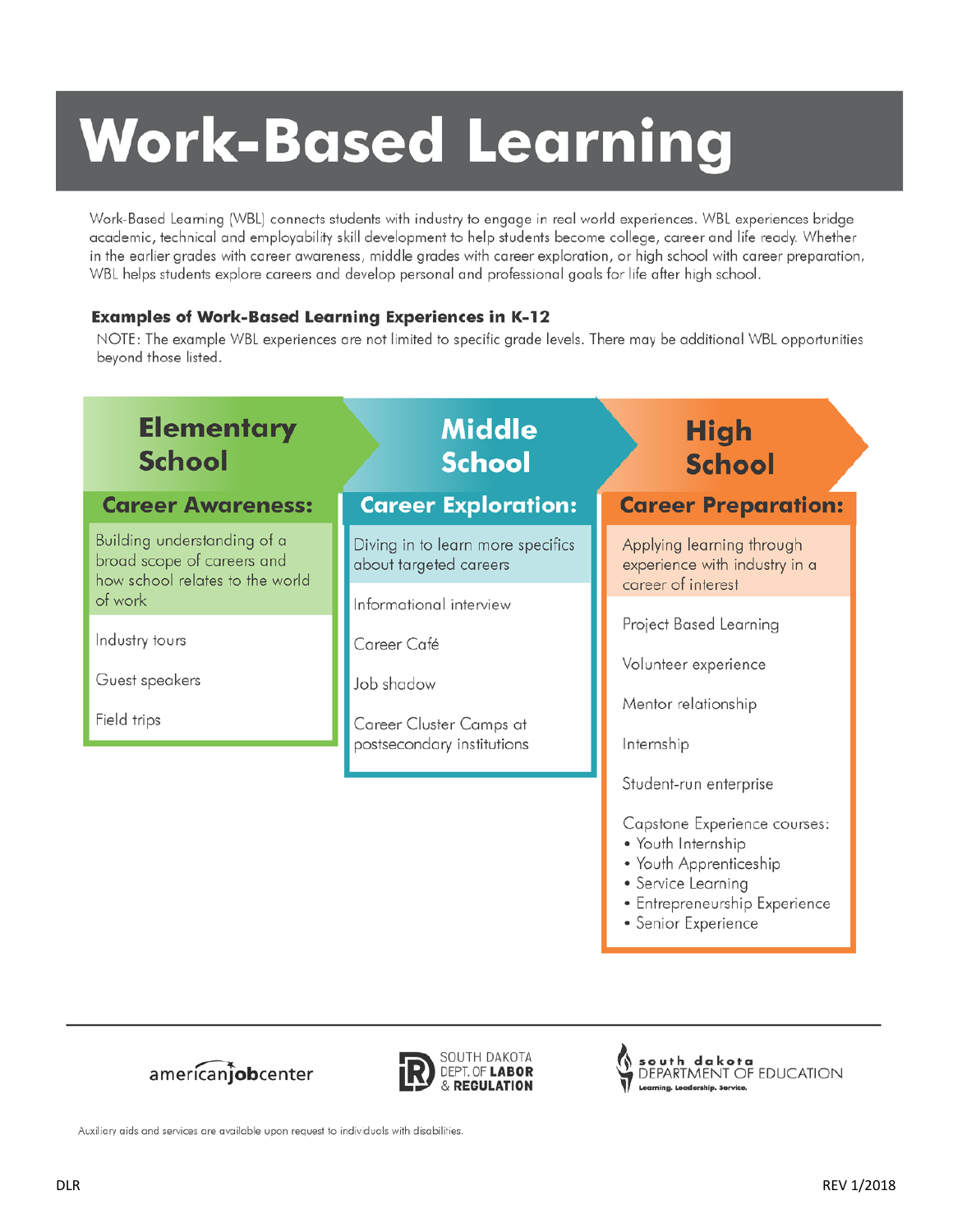# **DEFINITIONS**

#### **CAPSTONE EXPERIENCES**

Courses for high school students that allow students the opportunity to consolidate and apply the learning from their high school coursework into a meaningful and relevant career-related experience. The student-driven experience is based on the student's chosen career cluster or pathway and designed to help increase college and career readiness. Completion of a Capstone Experience course may count towards meeting a high school graduation requirement (the requirement being one unit of any combination of: approved Career and Technical Education, Capstone Experience or Service Learning, and World Language). Capstone Experience courses include: Youth Internship, Youth Apprenticeship, Entrepreneurship Experience, Senior Experience, and Service Learning.

#### **INFORMATIONAL INTERVIEW**

An individual spends time one-on-one with a competent worker who answers questions, provides information and advice related to their occupation. The informational interview allows an individual to explore a specific career of interest to determine career compatibility and requirements for the career.

#### **JOB SHADOW**

An individual spends time one-on-one with a competent worker by walking through the work day as a shadow. The individual does not complete the work during a job shadow. The job shadow allows an individual to explore a specific career of interest to determine career compatibility and requirements for the career.

#### **ON-THE-JOB TRAINING**

Training provided by an employer that takes place while the individual is doing the job and being compensated for the work he/she is doing. The training helps develop the knowledge and skills essential for an individual to become competent and productive in that position.

#### **REGISTERED APPRENTICESHIP**

Nationally-recognized, occupational training program provided by on-the-job training and related instruction. Registered apprentices learn specific occupational skills on-the-job by a mentor and supplement their learning by taking formal classes throughout their program. Upon completion of a Registered Apprenticeship program, participants receive an industry issued, nationally recognized credential that certifies occupational proficiency, is portable, and can provide a pathway to the middle class.

#### **STUDENT LEARNER AGREEMENT**

An agreement between the student, parent or guardian, employer, and school. This agreement is required for a 16 or 17 year old student to complete duties as part of an Internship that have been deemed hazardous and meet an exception. Visit [dlr.sd.gov/employment\\_laws/youth\\_employment](http://dlr.sd.gov/employment_laws/youth_employment.aspx) for more information.

#### **YOUTH APPRENTICESHIP HAZARDOUS OCCUPATION AGREEMENT**

An agreement between the student, parent or guardian, employer, and Registered Apprenticeship sponsor. This agreement is required for a 16 or 17-year old student to complete duties of a Registered Apprenticeship that have been deemed hazardous and meet an exception. Visi[t dlr.sd.gov/employment\\_laws/youth\\_employment](http://dlr.sd.gov/employment_laws/youth_employment.aspx) for more information.

#### **WORK EXPERIENCE/INTERNSHIP**

A planned, structured learning experience that takes place in a workplace for a limited period of time. They help individual(s) gain experiences while working in a specific field or occupation, while they can determine career compatibility, learn the professional requirements and responsibilities necessary for the career.

#### **WORKERS' COMPENSATION COVERAGE FOR A WORK EXPERIENCE/INTERNSHIP**

Coverage is dependent on who is paying the student: